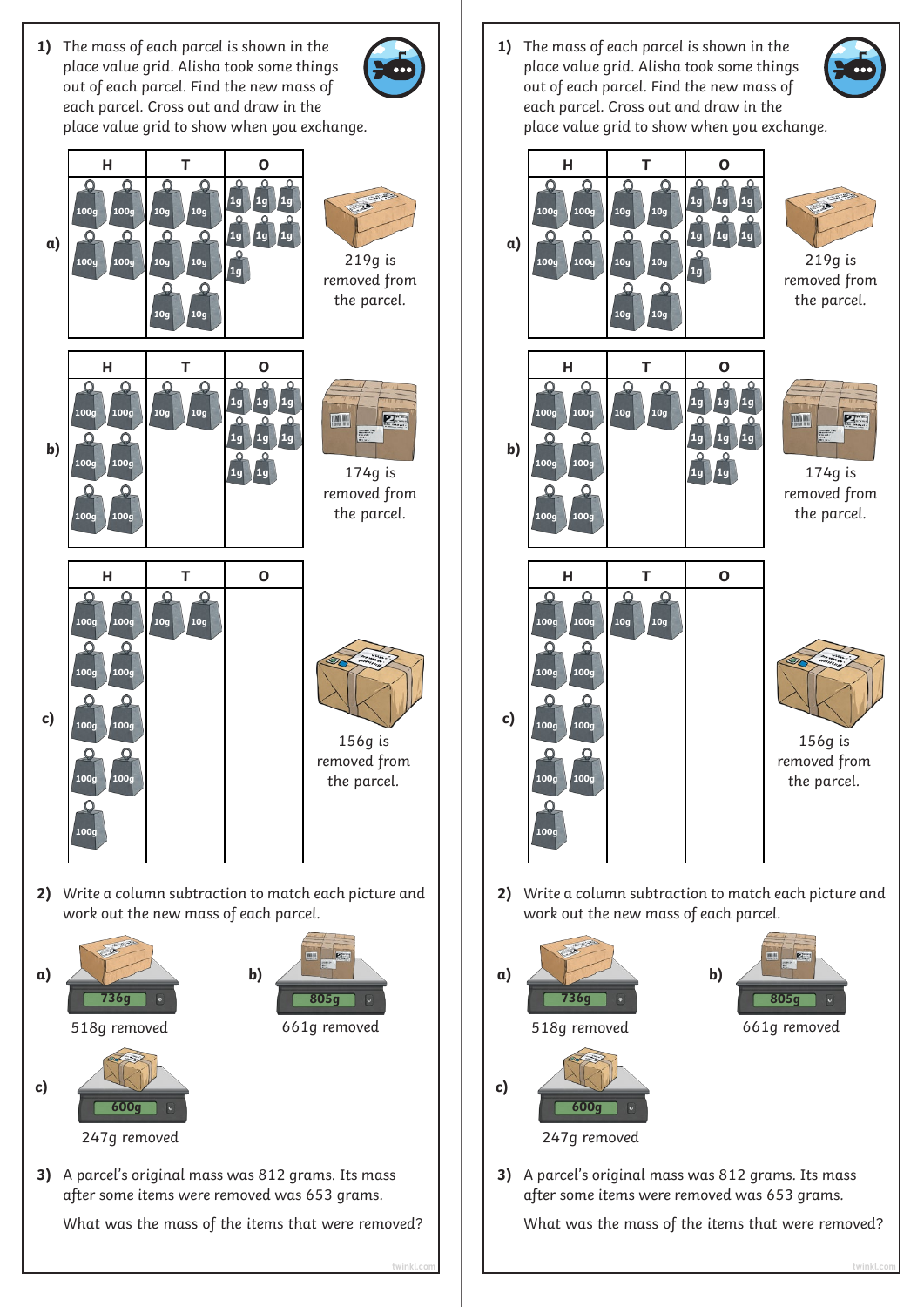

The parcel had a mass of 468g. 172g was removed.

Look at their methods. Explain any mistakes each child has made.



| Δ | $\boldsymbol{6}$ | 8              |  |
|---|------------------|----------------|--|
|   |                  | $\overline{2}$ |  |
| 3 |                  | 6              |  |
|   |                  |                |  |

**2)** Betsy isn't sure whether to exchange the ones, the tens or both. Can you explain where she will need to exchange and how you know?

| $\mathcal{S}$           | $\overline{\mathbf{3}}$ | 4 |  |
|-------------------------|-------------------------|---|--|
| $\overline{\mathbf{c}}$ | $\boldsymbol{6}$        |   |  |
|                         |                         |   |  |
|                         |                         |   |  |

1) Betsy and Rowan are working out the new mass of this parcel:



Look at their methods. Explain any mistakes each child has made.



|                         | Rowan |                |  |
|-------------------------|-------|----------------|--|
|                         | 6     | 8              |  |
|                         |       | $\overline{2}$ |  |
| $\overline{\mathbf{3}}$ |       | 6              |  |
|                         |       |                |  |

**2)** Betsy isn't sure whether to exchange the ones, the tens or both. Can you explain where she will need to exchange and how you know?

| 5              | $\boldsymbol{\mathsf{3}}$ | $\mathbf 4$ |  |
|----------------|---------------------------|-------------|--|
| $\overline{2}$ | 6                         |             |  |
|                |                           |             |  |
|                |                           |             |  |

**[twinkl.com](https://www.twinkl.co.uk/resources/white-rose-maths-resources/year-3-white-rose-maths-resources-key-stage-1-year-1-year-2/autumn-block-2-addition-and-subtraction-year-3-white-rose-maths-resources-key-stage-1-year-1-year-2) [twinkl.com](https://www.twinkl.co.uk/resources/white-rose-maths-resources/year-3-white-rose-maths-resources-key-stage-1-year-1-year-2/autumn-block-2-addition-and-subtraction-year-3-white-rose-maths-resources-key-stage-1-year-1-year-2)**